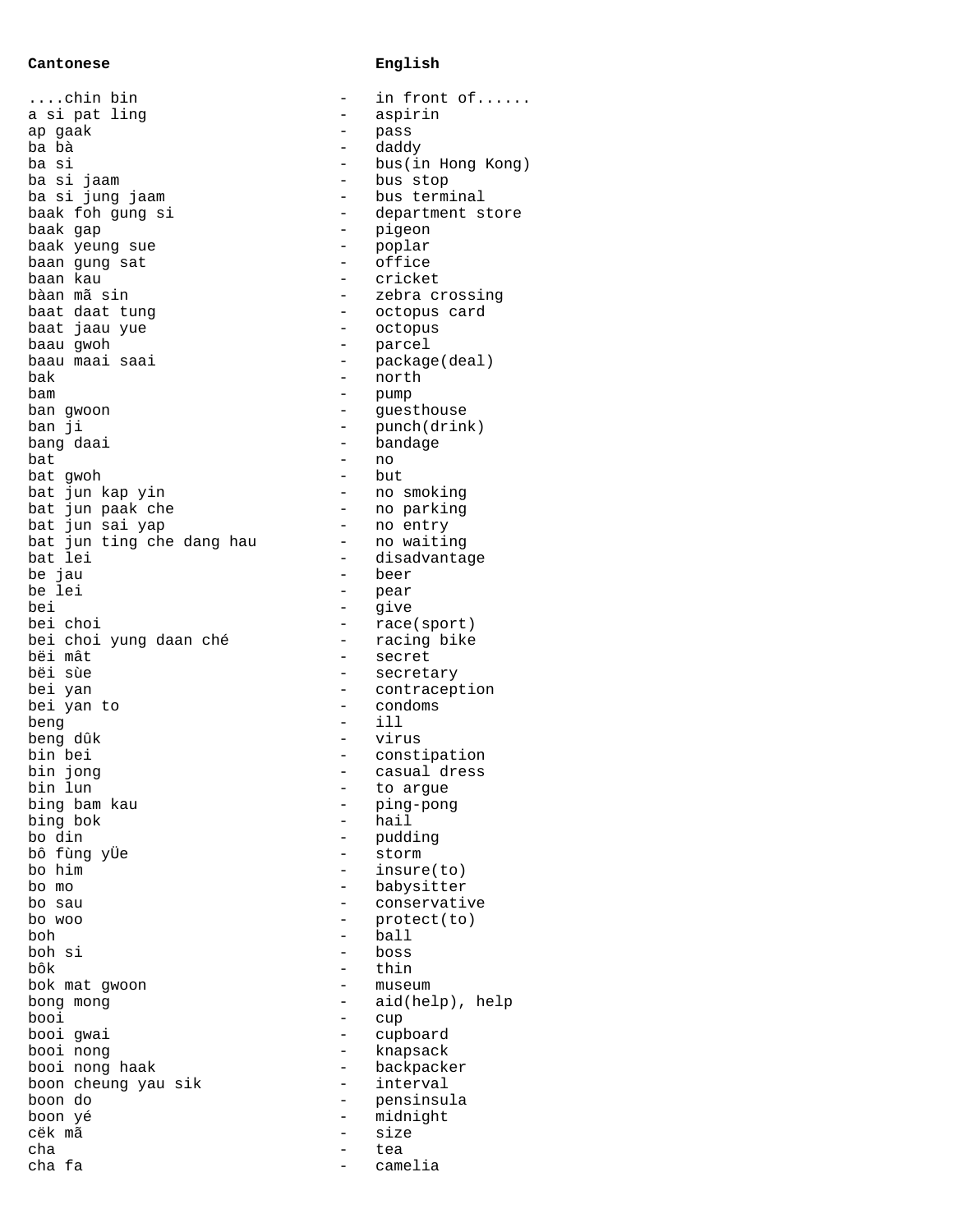cha gàng  $-$  tea spoon chaam haau - reference<br>chaan chin siu sik - appetizer chaan chin siu sik chaan jat yan ngo wan wooi chaang - orange chaap so ta chaat - brush - brush - brush - brush - chan chik chan ngaai cháu  $-$  shame chau gwai - autumn chau yeung chang - ozone layer che  $-$  car che jai - rickshaw che paai - driving licence<br>
chè tàai - tyre<br>
- tyre chè tàai - tyre<br>chëk mã - size chèng  $\begin{array}{ccc} - & - & - \\ - & \text{phase} \\ - & \text{cun} \\ 1 & - \text{cun} \end{array}$ cheung - gun, long cheung gip - rob(to) chi - delay<br>chi dì gin - delay<br>- see y chi dì gïn - see you later chi dì sìn - we'll see ! chi gàng - spoon chï jí - toilet paper chi sin - crazy chim jing<br>chìm méng chìm méng - signature chin bin  $\frac{1}{2}$  - in front of chin min  $\frac{1}{2}$  - ahead chin min - ahead ching do  $-$  degree (level) ching git  $-$  clean ching tin - fine weather chiu jîk - tide cho - noisy - noisy - noisy - noisy - noisy - tea p cho yeuk - herbs cho yuek - herbs<br>
choh - wrong choh - wrong choh - wrong choh - wrong choh - wrong - wrong - wrong - wrong - wrong - wrong - wrong - wrong - wrong - wrong - wrong - wrong - wrong - wrong - wrong - wrong - wrong - wrong - wrong - wrong - wrong - wrong chõh - sit(to) choh ng - mistake choi daan<br>choi hung choi hung  $\begin{array}{ccc} - & r \text{ainbow} \\ - & \text{colour} \end{array}$ chong jin<br>
chong jok siu suet and the fiction chong jok siu suet chue fong - kitchen chue si - chef chuen foon - deposit(bank)<br>chuen jan - fax chuen jan<br>chuen yik chuen yik - interpreter chui chau jai - deodorant chui jai - hammer chui jik - new year's Eve<br>
chui siu - cancel(to) chui siu - cancel(to)<br>chùk dô - speed chùk dô - speed chung heavy chung fuk - repeat(to)<br>chung leung fong - bathroom chung leung fong - bathroom - bathroom - bathroom - bathroom - bathroom - bathroom - bathroom - bathroom - bathroom - bathroom - bathroom - bathroom - bathroom - bathroom - bathroom - bathroom - bathroom - bathroom - bath chung loi mo chung ming extending the state of the chung ming

- orange juice<br>- plug - relatives<br>- dust - cherries - size - late - toilet<br>- visa - youth hostel - tea pot - grass<br>- menu - colour(color) - spring(season)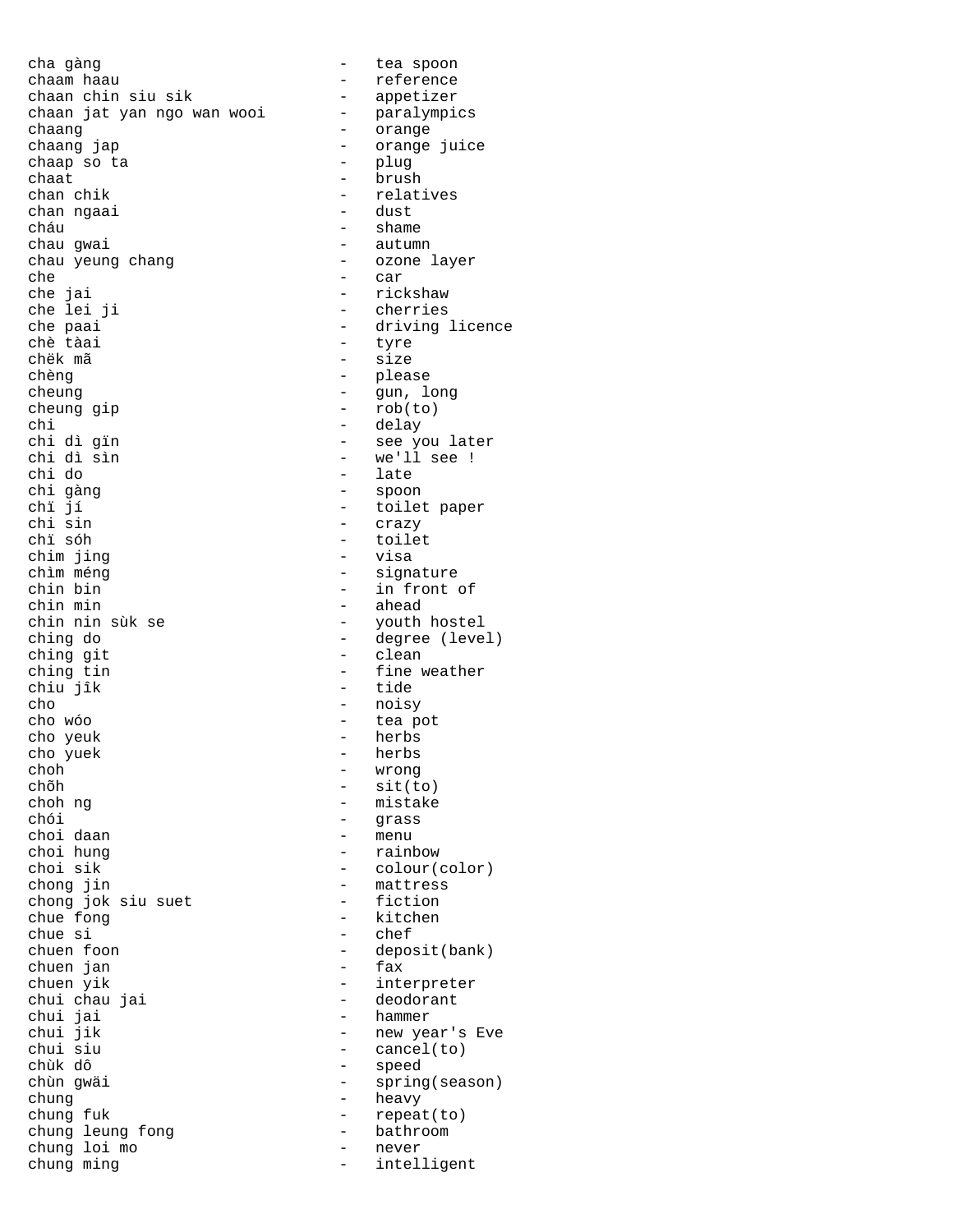chung moon - fill(to) chùng sàn - shower(bath) chut chau<br>chut faat chut faat  $\begin{array}{ccc} - & - & - \\ - & - & - \end{array}$  departure chut hui ! - get out !<br>
chut meng - famous chut meng<br>chut meng<br>chut naap - cashie: chut naap<br>
chut sai ji<br>
- birth c chut sang dei - place of birth chut sang nin yuet yat - date of birth da - dozen da foh gei da jam  $\overline{\phantom{a}}$  - injection da so  $-$  cleaning daai - large - large - large - large - large - large - large - large - large - large - large - large - large -<br>dâai - large - large - large - large - large - large - large - large - large - large - large - large - large dâai - big daai daat dei - public square daai gaam ga $\qquad \qquad \qquad$  - on sale daai gau tong 1986 - cathedral<br>daai goh daai 1990 - cathedral - cathedral daai goh daai - mobile phone<br>daai haak chè - - coach(bus) daai haak chè - coach(bus) dâai hôk - university daai seng - loud daai si gwoon daai yan  $\overline{ }$  - adult daai yeuk - about daan chè  $-$  bicycle daan ching lo - one way only (road) daan duk - alone dàan dûk - single dàan sàn<br>daan yan chong daan yan chong (belling terminology of the single bed) daap sun fung che  $-$  hitchhike(to) dái - bottom - bottom<br>dài - low dài - low dai mei  $-$  last(colloquial) dai pin - film(negatives) dai yat - first dâi yî - second(place) dang  $\frac{1}{2}$  dang gei  $\frac{1}{2}$  - chair dang gei ing and the set of the registration<br>dang gei jing and the boarding pass dang gei sau juk  $d$ ang hâu  $-$  wait(to) dau - peas dau miu  $-$  pea sprouts<br>dei biu  $-$  landmark dei chaan doi lei sèung<br>dei jan dei jan - earthquake dei ji - address dei kau - earth dêi kùi - zone dei to - map, atlas dìk sí - taxi  $\begin{array}{cccc}\n\text{dim} & & - & \text{OK} \\
\text{dim} & a & ? & & & - & \text{how}\n\end{array}$ dim a ?  $-$  how ?  $-$  how ?  $-$  how ? dim(choi) - to order (a meal)<br>dîn bö dîn chè - tramways dîn chè jâam  $-$  tram stop dîn chè jâam  $\begin{array}{ccc} - & + \\ - & - \end{array}$  train stop din chi din chi  $-$  battery<br>din lik  $-$  electric

- birth certificate - main road<br>- loud - bill - single bed - younger brother - special - boarding pass<br>- check-in - landmark<br>- real estate agent - taxi stand - telegram - electricity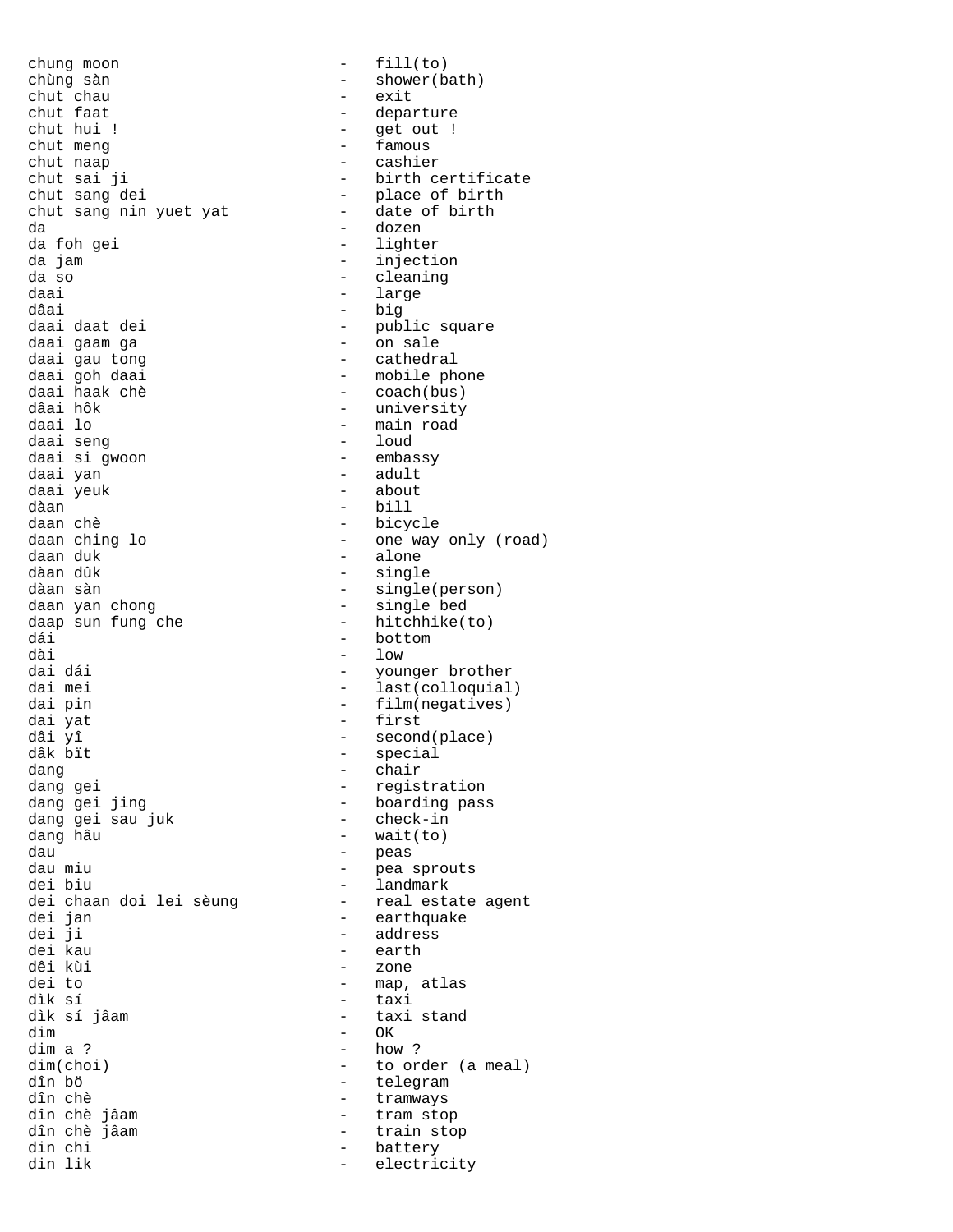din no - computer dîn wá - telephone din wa kaat  $\frac{1}{2}$  of the phonecard  $\frac{1}{2}$  of the phonecard  $\frac{1}{2}$  of the telephone dîn ying  $\frac{1}{2}$  and  $\frac{1}{2}$  and  $\frac{1}{2}$  and  $\frac{1}{2}$  and  $\frac{1}{2}$  and  $\frac{1}{2}$  and  $\frac{1}{2}$  and  $\frac{1}{2}$  and  $\frac{1}{2}$  and  $\frac{1}{2}$  and  $\frac{1}{2}$  and  $\frac{1}{2}$  and  $\frac{1}{2}$  and  $\frac{1}{2}$  and  $\frac{1}{2}$  and  $\frac$ dip - disk  $d\hat{p}$  - plate diu yue - fishing dó - island dô - to arrive<br>do bok - qamble(to do bok - gamble(to) do daat - arrivals dô gäau - taoism do gei - jealous do maang huen and a maang huen and a maang termanang managdòh jê - thank you doi - bag doi haak - parking dòi jai - penknife doi lei - agency dúen - short<br>dui fong foo foon - colle dui fong foo foon - collect call<br>dui m jue - excuse me dui m jue<br>düi m jüe - excuse me düi m jüe - sorry dúng - east dung git  $-$  freeze dung mat<br>dûng mât yuen - animals<br>- zoo dûng mât yuen dung sui entry and the cold water dung yuet - caves fa - flower<br>fa fai - flower<br>- cost(t fa fai - cost(to)<br>fa fan jing - hayfever fa fan jing<br>fa jong 1988 - Hayfever<br>fa jong 1988 - make-up fa jong<br>fa sanq<br>fa sanq<br>fa sanq<br>fa sanq<br>fa sanq<br>fa sanq<br>fa sanq<br>fa sanq<br>fa sanq<br>fa sanq<br>fa sanq<br>fa sanq<br>fa sanq<br>fa sanq<br>fa sanq<br>fa sanq fa sanq fa sanq fa sanq fa sanq fa sanq fa sanq fa sanq fa sanq fa sanq fa sanq fa san fà sî ling - vaseline fa yuen and the set of the set of the set of the set of the set of the set of the set of the set of the set of the set of the set of the set of the set of the set of the set of the set of the set of the set of the set of t faa di ! - hurry up ! fààan yîk  $-$  translation faai ji  $-$  chopsticks  $-$  chopsticks  $-$  antinuclear  $-$  antinuclear  $-$  antinuclear  $$ faan hat  $\begin{array}{ccc} - & \text{antinuclear} \\ - & \text{tomato} \end{array}$ fàan ké - tomato faan ying  $\begin{array}{ccc} - & - & - \\ - & 1 & - \\ \end{array}$ faat lut<br>faat piu faat piu  $-$  invoice faat siu faat yin - discover faat yueng diu  $-$  epileptic<br>fai yung  $-$  fee fai yung fàn dûen - section fan jung 1988 - Maria en Santa Communication en analysis en analysis en analysis en analysis en analysis en an

din wa bo  $\frac{1}{2}$  - directory, phonebook dîn wá hô mã dîn wá hô mã - telephone number dîn wá kàat - telephone card dîn wá ting<br>
dīn wá ting<br>
dīn wá ting<br>
and telephone booth<br>
- telephone booth dÏn wá ting  $\begin{array}{ccc} - & + \text{telephone both} \\ - & \text{ee-mail, petrol} \end{array}$ - e-mail, petrol - engagement dô gwöon - taoist temple - road do yau - guide(person) - toast doi haak paak chè - parking service duk ban - drug(recreational) - drug dealer duk yan - drug addiction dung dung - cold, cold(adj) - peanuts<br>- vaselin faai - fast(adj), quick<br>faai ji - fast(adj), quick junk(boat) - fever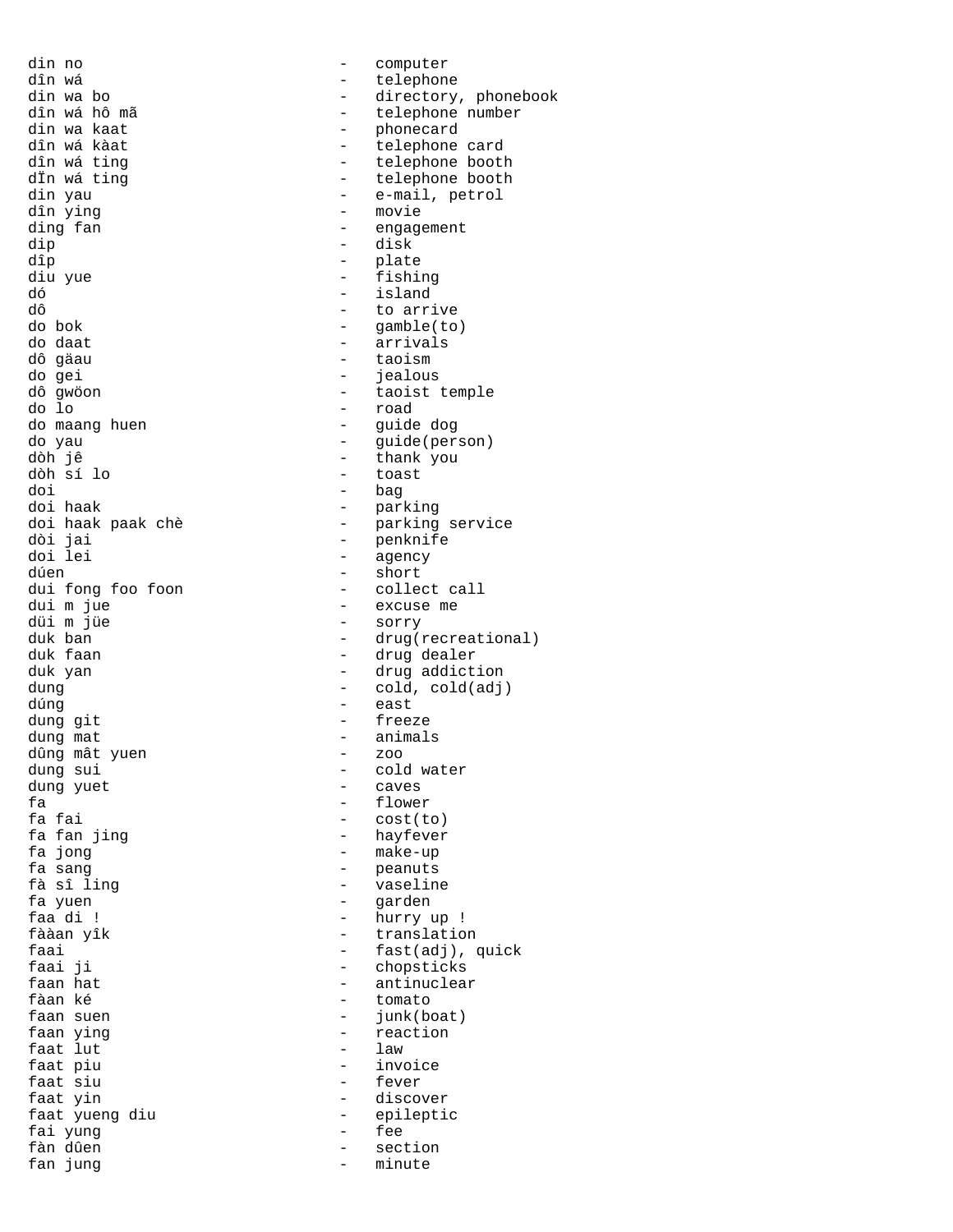fat gaau  $-$  Buddhism fau ying  $-$  deny(to)<br>fe sik  $-$  hrown fe sik - brown fei - fat fei faat po<br>fei gei fei gei - aeroplane foh - fire foh chaai - matches<br>fóh chè - train fóh chè  $-$  train<br>foh che jaam  $-$  railwa foh gëi - waiter foh hôk gà - scientist foh juk a ! - fire ! fong  $-$  put(to)<br>fong gaam  $-$  room  $-$  room fong gaam fong heung  $-$  direction fong mân - visit(to) foo - bitter fóo - tiger foo boon - a copy foo chan - father foo gan  $-$  nearby fooi si<br>fooi sik - fuse<br>fooi sik - grev fooi sik - grey fuk woot jit fung him  $-$  risk(to)<br>fung si  $-$  fan fung si - fan fung sin ga chin - price ga fe - coffee ga kei - holiday gä kei - vacation ga nin wa  $\qquad \qquad -$  carnival ga ting - family gaam laam  $\sim$  - olive gaam yuk - jail gäau jín - scissors gäau sì - teacher gaau yuk<br>gaau yuk - education<br>gai mei jau wooi - cocktail p gam - gold gam gok - feel(to) gàm màan - tonight gam sau  $-$  feeling gàm yât - today gan - root gan gap  $\qquad$  - emergency

fat lam  $\qquad \qquad -$  deforstation - illegal<br>- barber - film(for camera) - railway station fóh chè jâam  $-$  train station - vaccination fong yûk jüe sê - vaccination - trousers foo kap - breathe(to) foon sue - forgive(to)<br>fuk woot jit - easter fung - maple, sew(to) g - cocktail party - curry - petrol station gaap ban - deck(of ship) gaau lin  $\sim$  - coach(training) - church gàau tùng dàng  $-$  traffic signals - cocktail party gai so gei  $-$  calculator gam kui  $-$  restricted area gam yat ho yit  $-$  it's hot today gán gàp - urgent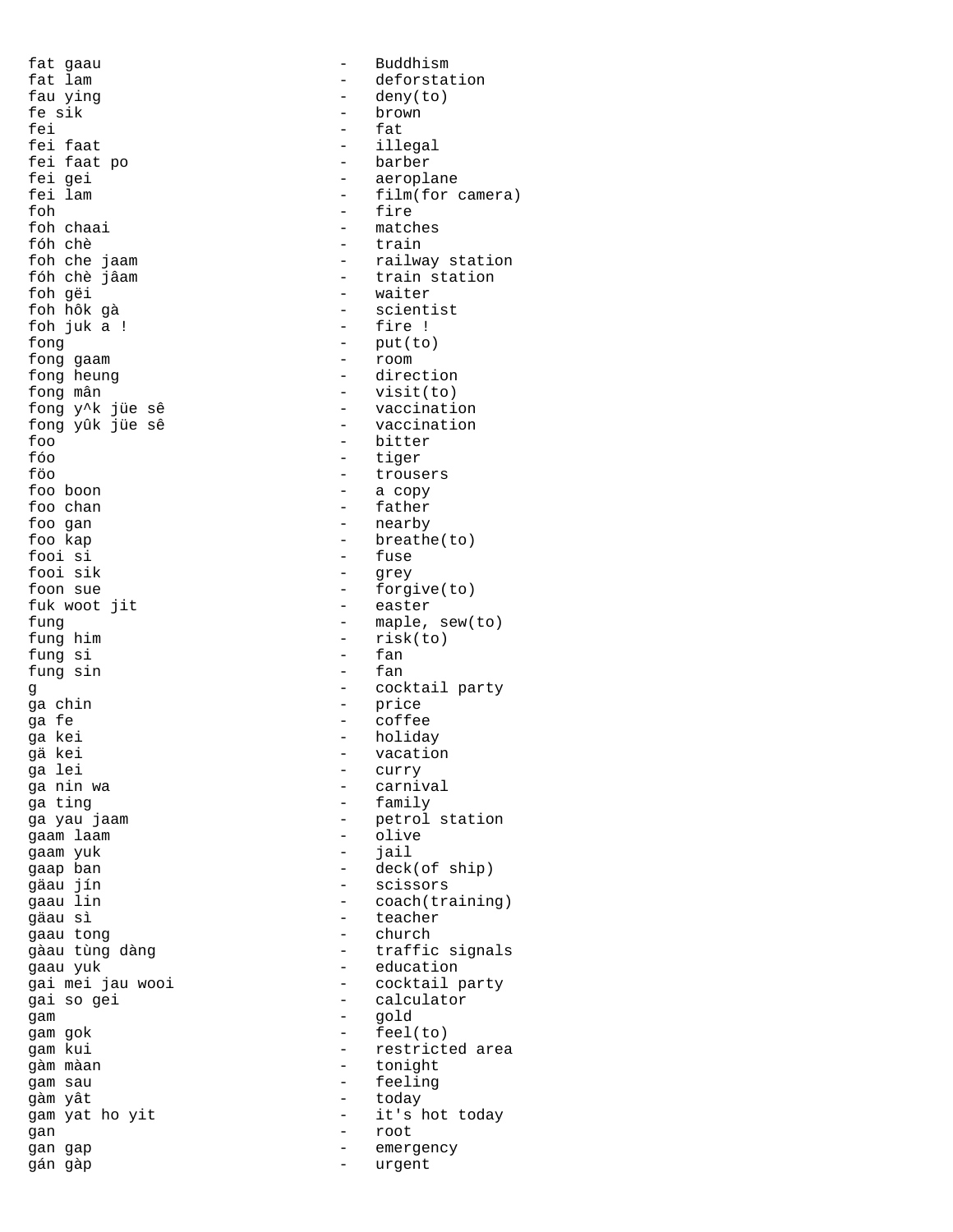gap dung sik mat  $-$  frozen foods gap gau - first aid gat chuen  $\begin{array}{ccc} - & - \\ - & \end{array}$  puncture and no che gat po che - jeep gáu - dog gãu - enough gei - gay gei ba - gay bar gei cheung  $\qquad -$  airport gei cheung sui - airport tax gei dak  $-$  to remember gei doh a ? - how many ? pei doh chin a ? - how much ?<br>gei duk to - christian gei duk to - christian gëi nïm bán - souvenir gei yan - gene geng - mirror gèng - scared geuk - foot gim yik  $-$  quarantine gin hong  $\qquad$  - health gin min - meet(to) gin poon - keyboard gin yi - advice ging jï - view ging seung  $\qquad \qquad$  - always ging sueng  $-$  often ging yim - experience git fan  $\begin{array}{ccc} - & \text{marry}(\text{to}) \\ - & \text{marry}(\text{to}) \end{array}$ git ta  $-$  guitar go - high gò en la component de la component de la component de la component de la component de la component de la compo<br>En la component de la component de la component de la component de la component de la component de la componen goh kek - opera goh sing  $\qquad \qquad$  - personality goi leung - improve(to) gon booi ! - bottoms up ! gong daai wa góng wäi - speak(to) goo - drums, guess goo dung extra the contract of the contract of the antiques goo jue - employer goo lei - coolie goo yuen - employee guk goo - cocoa gung chong  $-$  factory gung din  $-$  palace gung foo - kung fu gung jung din wa - public telephone of the public telephone of the public telephone of the public telephone of the public telephone of the public telephone of the public telephone of the public telephone of the public tele gung lo - highway

gang ho  $-$  better gang yi sat  $-$  changing room gap gau seung - first aid box - engine, machine<br>gëi nim bán - engine, machine<br>- souvenir - chance ging chaat  $\qquad \qquad -$  policeman (in Hong-Kong) ging chin gan jeung - pre-menstrual tension ging chue  $\qquad \qquad$  - police station ging jau wai - economy class - manager gong hau  $-$  port, harbour goo jik - historical sites - typhoon guk fa  $-$  chrysanthemum gùng - toaist temple gung chi - public toilet gung gung hei chè - bus (in China) gung hei ! - congratulations !<br>gung jai \* - dolls - dolls<br>- public telephone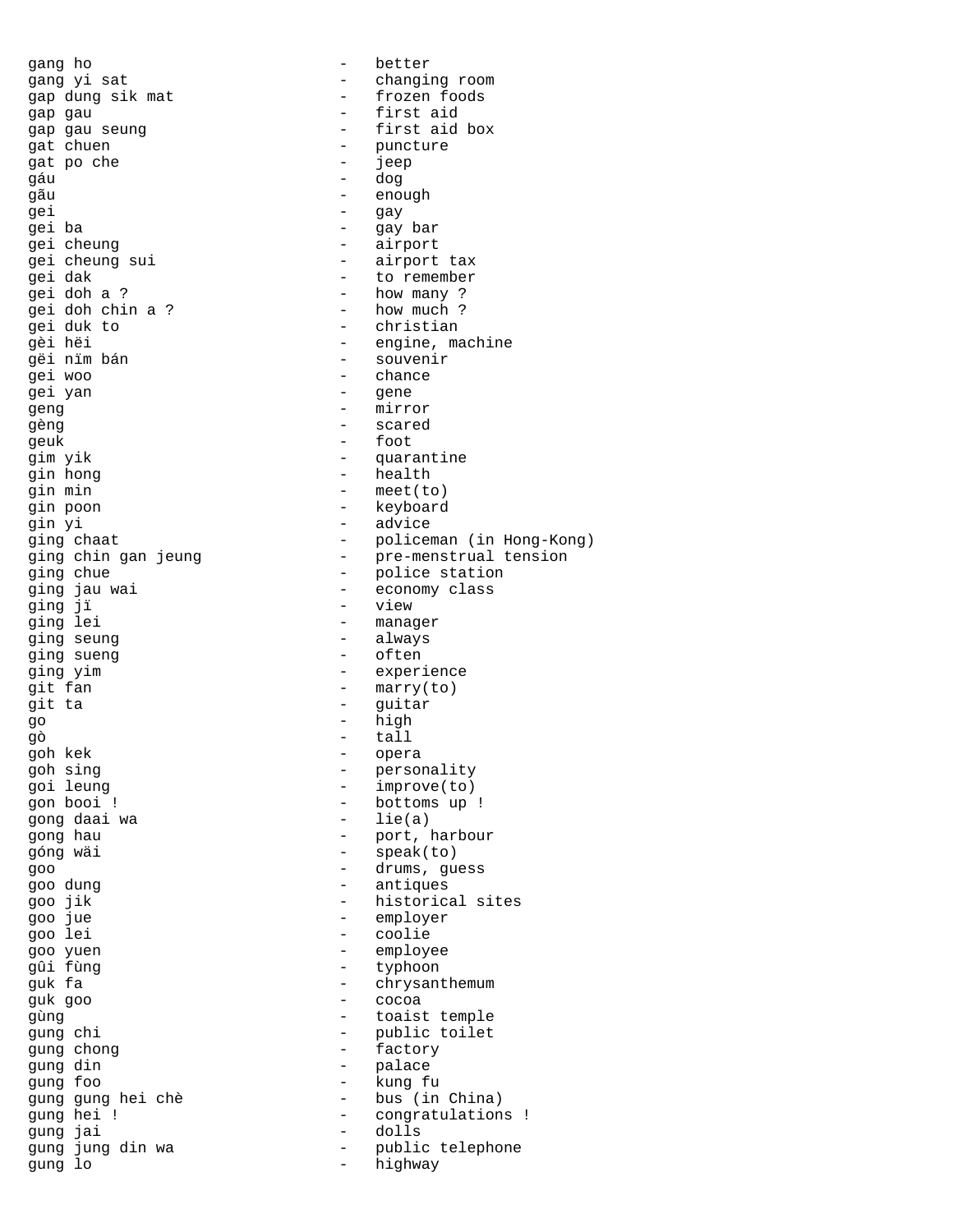gung si - company gung sik - formula gùng wooi - unions gung yip - industry gung yuen - a park gwaan bai - close - expensive - expensive - expensive - expensive - expensive - expensive - expensive - expensive - expensive -  $VIP$ gwai bàn gwäi jït - seasons gwai jûng mât ban gwat - bone<br>qwoh hui - past gwoh hui - past gwoh jap - juice gwoh kei - overdue<br>gwoh man - overdue - overdue<br>- allergy gwoh man - allergy gwôoi - tired gwoon tau qwoon tau do  $\overline{a}$  - can opener ha bin  $-$  below, down ha goh yuet  $-$  next month hâ gwäi - summer haai - shoes haak woo - client haau chuen - asthma - asthma - asthma - asthma - asthma - asthma - asthma - asthma - asthma - asthma - asthma <br>- black hak - black hak ngam - dark han yueng hang ching biu  $-$  itinerary hang lei wai sat  $-$  left luggage hang yan  $\begin{array}{ccc} - & - & - \text{pedestrian} \\ \text{hap} & - & \text{box} \end{array}$ hap - box hap foh gwaan hai  $\hskip1cm -10$  - partnership hap tung states and the contract contract hat yi  $-$  beggar hau - mouth - mouth hau bin - mouth - mouth - mouth - mouth - mouth - mouth - mouth - mouth - mouth - mouth - <br>
- behin hau fuk bei yan yuen<br>háu höt háu höt - thirsty hâu sàang - young hau si - oral exam hei kek - comedy<br>hei mong - hope - hope hei mong - hope hei yuen - cinema hèuh - boot(shoes)<br>heung ban - champagne heung ban - champagne heung gong  $-$  hong-kong<br>heung hau gaau  $-$  chewing g heung sui  $-$  perfume hing dai  $-$  brother hing fan 1999 - exciting hing juk 1999 - exciting hing juk 1999 - exciting to the set of the set of the set of the set of the set of the set of the set of the set of the set of the set of the set of the set of the set of t HIV daai kwan je  $-$  HIV positive ho - oyester

gung man  $-$  citizenship gung ngon - policeman(in China) - relationship gwaan sam  $-$  to care (about) gwaan waai  $\qquad \qquad -$  to care (for someone) - nationality gwong  $-$  light(bright), bright - hello - black and white - black market<br>- itch hang lei - baggage, luggage - behind<br>- the pill - throat hei tung - gas cartridge - village - chewing gum hing chui  $-$  interest(hobby), hobbies - celebrate(to)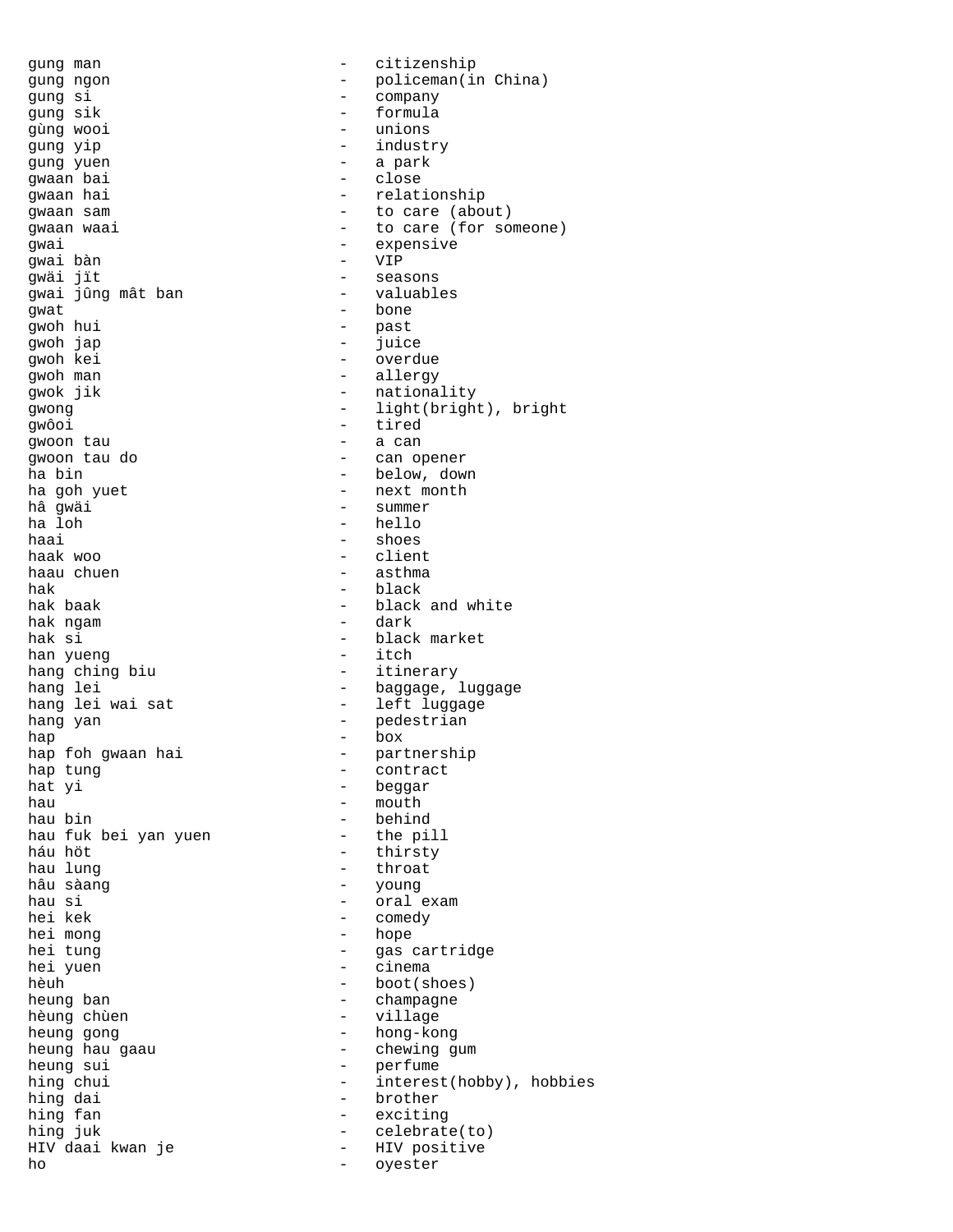hó - good ho baan gei en metal and the flight number  $\begin{array}{ccc}\n\text{ho choi} & - & \text{lucky} \\
\text{ho doh} & - & \text{many}\n\end{array}$ ho doh - many ho ma  $\overline{\phantom{a}}$  - number<br>ho noi mo gin  $\overline{\phantom{a}}$  - long t: ho noi mo gin  $-$  long time no see<br>hó s<sup>^</sup>k  $-$  tasty hó s<sup>^</sup>k  $-$  tasty  $-$  tasty  $-$  delici ho wan - good luck ho yau  $-$  oyster sauce hoh - river hoh fa - lotus hoh ka yan  $-$  cocaine hoh m hoh yi bei....ngoh ? - could you give me ....? hoh nang  $\qquad \qquad$  - able (to be) hoh pa - horrible hoh pa dik - awful - awful - awful - awful - awful - awful - awful - awful - awful - awful - awful - awful - awful - awful - awful - awful - awful - awful - awful - awful - awful - awful - awful - awful - awful - awful - a hoh yo - can (to be able to) hoi - open<br>hói - sea hói - sea<br>hoichi - beg hoi chi - begin(to)<br>hoi qwaan - customs hoi lok ying<br>hoi ping hei hoi ping hei  $-$  bottle opener<br>hoi sam  $-$  happy, to enj hoi sin fong  $-$  floating restaurant<br>hoi yueng  $-$  ocean hoi yueng  $\qquad \qquad$  - ocean hok jaap - learn(to) hon yau - rare hong hung yau gaan huen go  $-$  to advise huet - blood<br>hui - qo hui - go hung - bear hùng - empty hùng gàan - space hung hei hung jeuk - peacock hung maau - panda hung sap ji wooi - Red Cross hung sik hung tiu  $-$  air-conditioned<br>hung wai  $-$  bra hung wai<br>jaak fat jaan seung - to admire jaap foh po - grocery store jaap hau  $-$  gate(boarding) jaap ji  $-$  magazine jaau woon - exchange jaau woon dim eeu money exchange jâau yÜe - shower(rain) jái - son jai dim - hotel jak bin - beside jam - needle jam tau to  $-$  pillowcase jàm túng - syringe jan hai ho la - it's great ! jàn sât  $-$  true jat beng  $-$  disease jat leung  $\qquad \qquad$  - quality jau - run(to) jau ba - bar

- smells nice - delicious - customs<br>- heroin - happy, to enjoy(oneself) - punish(to) - acrobatic - pillow - increase - truth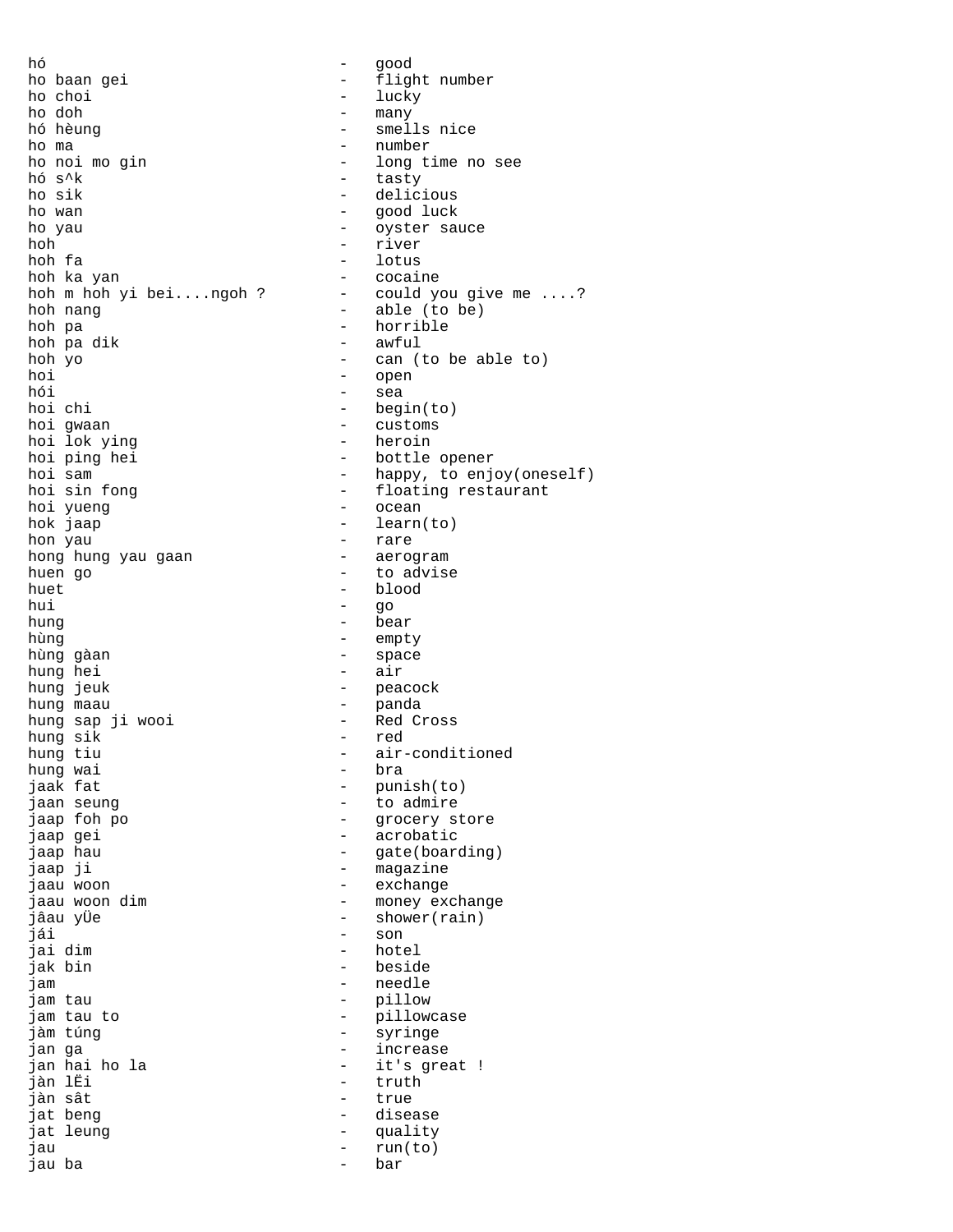jau hoi ! - get lost ! jau jing  $\qquad \qquad$  - alcohol jau nin gei nim anniversary - anniversary je **borrow** jè - umbrella jeuk niu jeung foo - husband jeung loi - future ji - paper - paper - paper - paper - paper - paper - paper - paper - paper - paper - paper - paper - paper - paper - paper - paper - paper - paper - paper - paper - paper - paper - paper - paper - paper - paper - paper - p ji chin - before ji din - dictionary ji dung - automatic ji dung tai foon gei ji foo - pay(to) ji gaak  $\qquad \qquad -$  qualifications ji gaan - between ji gaap kim  $-$  nail clippers jí gàn - tissues ji hau - after ji naam jam - compass ji piu - cheque jì piu - traveller's cheque ji sik - purple ji sun  $-$  information ji tung yeuk - painkiller<br>ji yau - free ji yau - free jik hak - immediately jik yip - occupation<br>
iin - cut(to) jín - cut(to) jìn 1988 - Blanket (1989)<br>1991 - Johann Amerikaanse beskrywt (1989)<br>1992 - Johann Amerikaanse beskrywt (1989) jín sî - show jing - quiet jing dong  $-$  party(political) jing foo - government jing kok - right(correct) jing lau sui  $-$  distilled water jing sue  $\qquad \qquad -$  certificate<br>ip sau  $\qquad \qquad -$  accept jip sau - accept jip sin sang  $\begin{array}{ccc} - & - & \text{operator} \\ - & \text{discount} \end{array}$ jit kau - discount jíu jâak - swamp jó - early jô - make(to), to do jo chaan  $\qquad \qquad$  - breakfast jo foo - grand father jo mo - grand mother jo tau - goodnight jo yung - hire(to) joh bin - left joi gin - goodbye joi seung - on jok ngau - nausea jùe - pig jue foo - housewife jue goo lik - chocolate jue jeung  $-$  insist(to) jûe wôo - tenant

- indicator - know(to), know - heal(to) - exhibition - fantastic! - receive(to)<br>- operator - festival - rent(to) - organise(to)<br>- grand mother - again<br>- goodb - cook(to)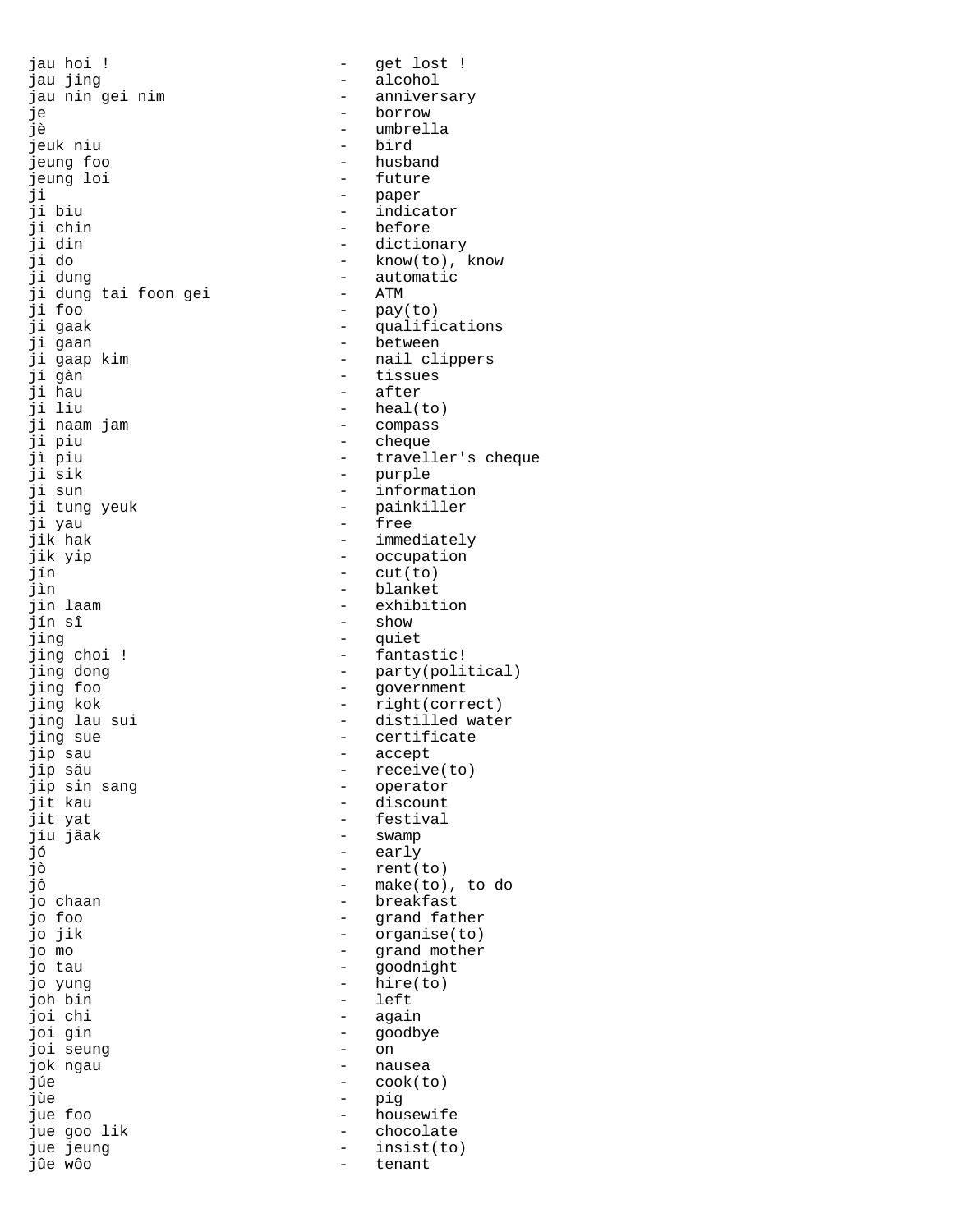jue yuk - pork juen daap  $\qquad \qquad$  - transit juen ging - respect juen jóh - turn left juen yâu - turn right jui gan - recently jui hau - last jui ho - best juk - bamboo juk nei - bless you jun - jar jun bei  $-$  prepare(to) jun hui - allow jun si - on time jun yap - to admit jung gaau  $-$  religion jung gwok - china jung juk kei si - racism jung lui<br>jùng tau jung yiu - important x = 1<br>ka laai OK + 1<br>ka sik luk yam daai + 1 + 1 + 1 + cassette ka sik luk yam daai kaat - card kam maan  $-$  last night kam yât  $-$  yesterday kan 1999 - Near Albert Hear (1999)<br>kat - near - Coud kau paak - racquet<br>ke si - racquet - racquet ke si - jockey kei - flag kei ngoh - penguin kei to - pray(to) kêk yúen - theatre keung gaan kiu - bridghe<br>kok ying - bridghe - confirm kok ying  $\begin{array}{ccc} - & \text{confirm}(\text{to}) \\ - & \text{rights} \end{array}$ kuen lei - rights kuet ding - decide(to) kui - him, he<br>kwan - skirt kwan naan - difficult kwan yiu - annoying kwooi wa - paintings laai - pull(to) làai lin ann an t-aisean an t-aisean an t-aisean an t-aisean an t-aisean an t-aisean an t-aisean an t-aisean a laam - basket laam sik die blue - blue laan - lazy laan fa - orchid laap juk - candle laat - hot(taste)<br>lai baai tong - church - church lai baai tong lai maau - manners<br>lau hang - manners - fashion lau hang - fashion lau hang sing gam mo - influenza  $l$ au huet  $-$  bleed(to)

jüe yï  $-$  mind(to), attention - party - bless(to) juk kau  $-$  football(soccer) - race(breed)<br>- racism jùng tau - hour, o'clock - like - cough - chess kei si - discrimination - poverty - skirt kwooi wa ngai sut  $\qquad \qquad$  - painting (art) lau hang yam ngok  $\qquad \qquad$  - popular music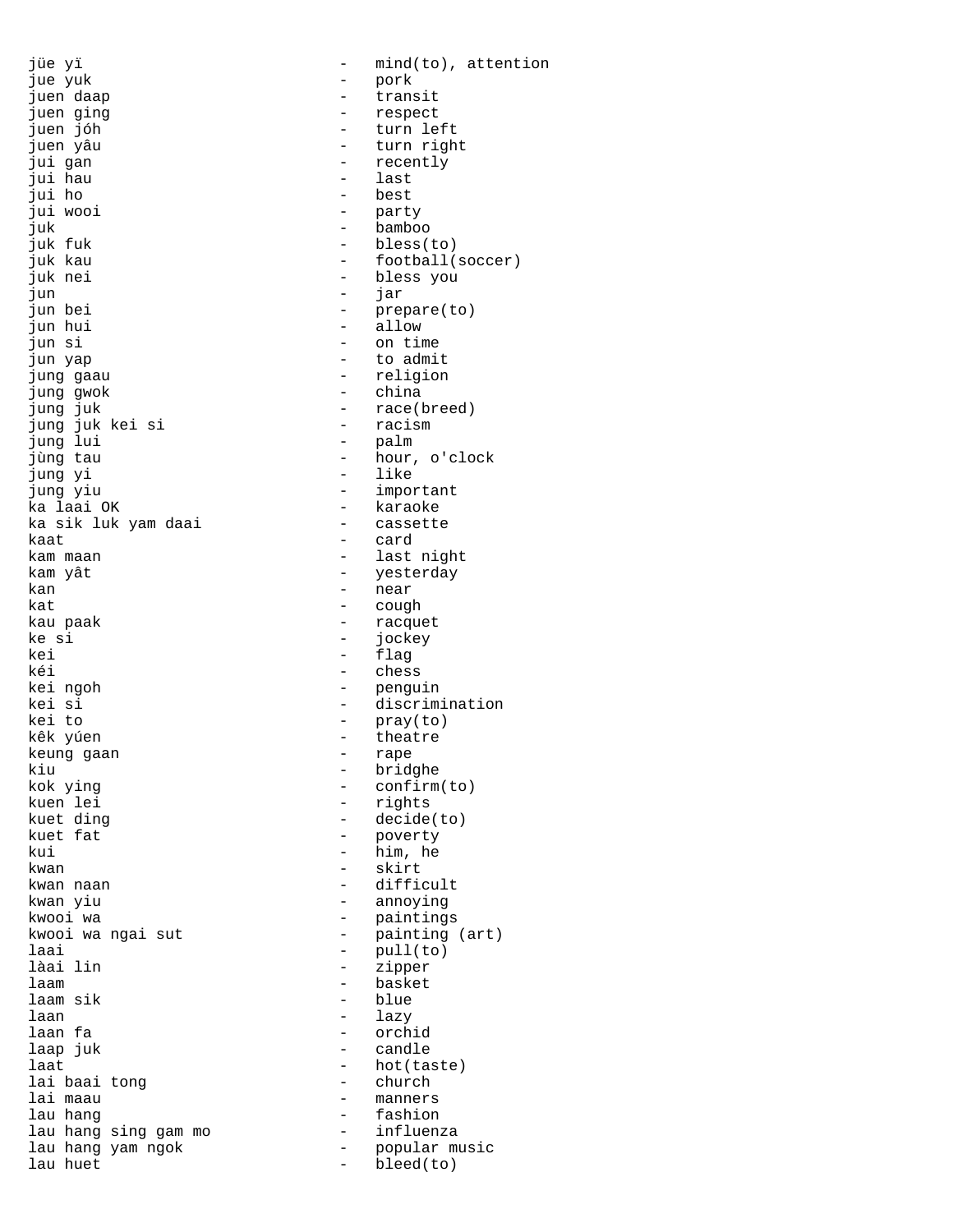lau lin - durian lei fan 1990 - divorced<br>1991 - divorced<br>1992 - Teason lei yau - reason leng - beautiful léng tàai - tie lËung chi<br>lin maai ling do - leader lo sue  $-$  mouse lo yau  $-$  old friend loi - come(to) long maan hei sik lui 11 - thunder 11 - thunder 11 - thunder 11 - thunder 11 - thunder 11 - thunder 11 - thunder 11 - thunder 1 lui bin - inside lui ching - journey lÜi hang - travel lui se dip - CD lui yau ji naam<br>lùk lùk - deer lung - deaf lung moon - goal(soccer) lut si - lawyer m ho  $\overline{p}$  - bad m hoh yi - cannot m jung yiu - not important<br>m tung - different ma - horse ma hei - circus ma lau - monkey maai - buy maan chaan - dinner maang blind - blind maau - cat<br>maau daan - cat - peor maau daan - peony mak nga tong  $\begin{array}{ccc} - & - \\ - & \text{malt sugar} \end{array}$  malt sugar mân - kiss<br>man jue - component - democ man jue - democracy man ngai  $-$  arts man tai  $-$  question mat gwa  $-$  melon mat tong  $\qquad -$  honey mat yuet - honeymoon mei fan chai - fiancee mei fan foo<br>mei sïu mei sut gwoon  $\begin{array}{ccc} - & \text{art gallery} \\ - & \text{cotton} \end{array}$ min - cotton – cotton – cotton – cotton – cotton – cotton – cotton – cotton – cotton – cotton – cotton – cotton – cotton – cotton – cotton – cotton – cotton – cotton – cotton – cotton – cotton – cotton – cotton – cotton – mïn - face min baau po  $-$  bakery min taam - interview min tíu wâi sàng gàn ming bâak  $-$  understand(o)

- profit - pretty<br>- tie - included ling  $\begin{array}{ccc} - & - & \text{bring} (to), \text{ zero} \\ - & \text{leader} \end{array}$ - consulate lo gung  $-$  husband(colloquial) - travel agency<br>- CD - green m gan yiu  $-$  it doesn't matter - different  $-$  mum - kitten(cat) man  $\overline{\phantom{a}}$  =  $\overline{\phantom{a}}$  +  $\overline{\phantom{a}}$  to ask, smell(to)  $\overline{\phantom{a}}$  +  $\overline{\phantom{a}}$  to ask, smell(to) - ethnic mat ye si a ? - what's the matter ?<br>mat yuet - honeymoon - hairdresser<br>- fiancee - smile(to) - bread min fai  $-$  free of charge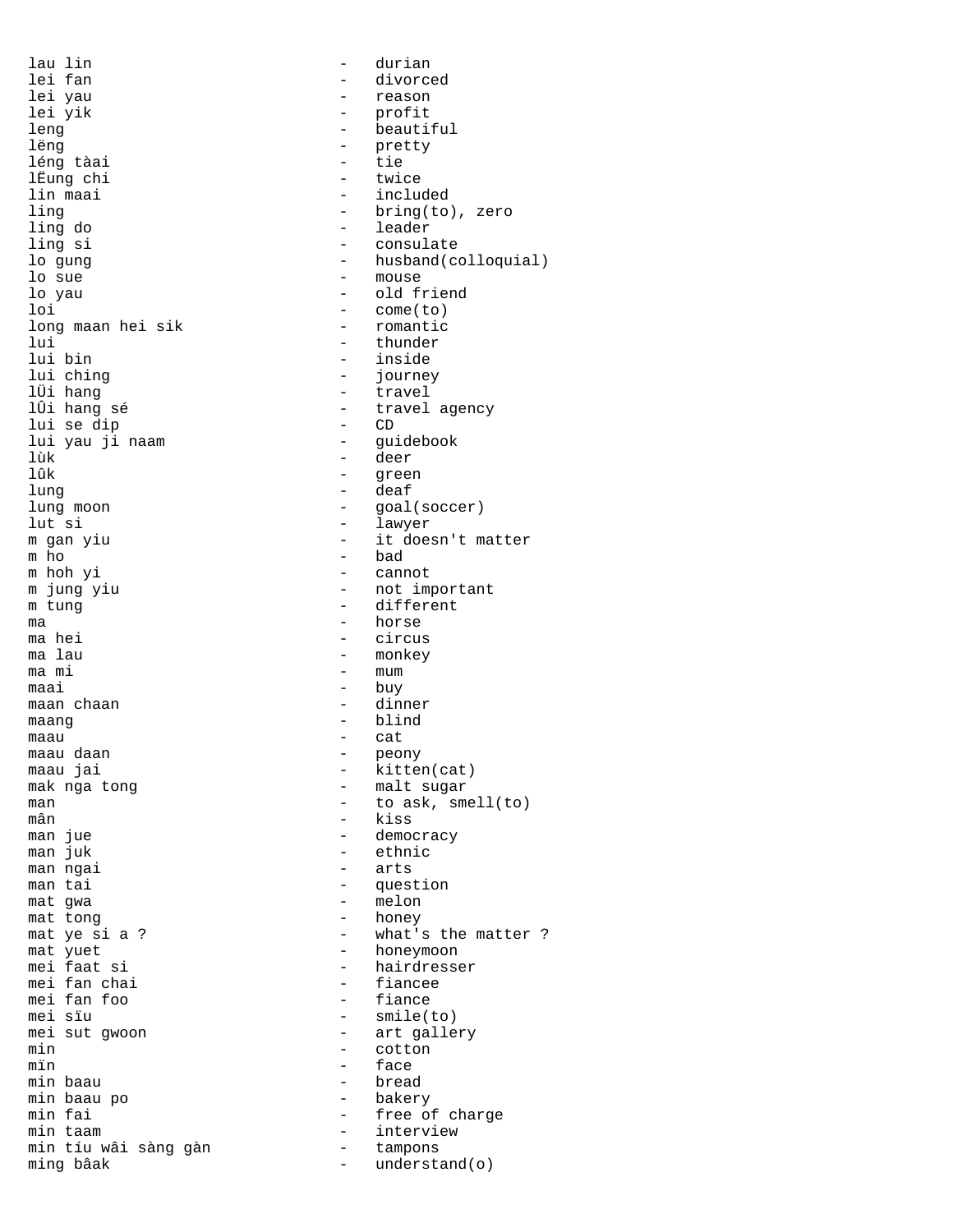ming hin  $\qquad$  - obvious ming ling  $\qquad \qquad - \qquad \text{order}(to)$ ming sun pin - postcard míu - temple  $\frac{m}{m}$  - none, fog<br>mo chan - mother - mother mo chan - mother mo hoh nang  $-$  impossible mo yan - boring - assault moh dang  $-$  modern mok dik dei  $-$  destination mong - busy - forget(to) mong lok ga fe  $-$  internet cafe mong yuen geng  $\qquad \qquad$  - binoculars mooi - plum mooi ji jeung - plum sauce mooi móoi - younger sister mooi nin - annual mooi yat - every day, daily mooi yat goh moon - door  $\begin{array}{ccc}\n\text{môon} & - & \text{bored} \\
\text{mõon} & - & \text{full}\n\end{array}$  $-$  full mung - dream - embarassement nãai cha  $-$  tea with milk<br>naai jui cha - dummy(baby's) naai jui - dummy(baby's), pacifier(dummy)<br>naai jun - feeding bottle - feeding bottle naam - south naam pang yau naan ham  $-$  embarassed naan man  $-$  refugee naan ming extension of the incomprehensible naau jung - alarm clock nai - mud<br>nang lik - movember - mud - power, energy náu - button nàu - angry nËi - you nei ho ma ?  $-$  how are you ? nei jo gan mat ye a ?  $\hskip1cm$  - what are you doing ? nei yau mo.......? - do you have ....? ng chaan  $-$  lunch nga cháat  $-$  toothbrush nga sin - dental floss - toothache nga yi - dentist ngaam sek ngaan - eye ngãan fän  $-$  sleepy ngaan geng  $-$  glasses ngaan jau - 1988 - 1988 - 1988 - 1988 - 1988 - 1988 - 1988 - 1988 - 1988 - 1988 - 1988 - 1988 - 1988 - 1988 - 1 ngaang - hard ngai him  $\begin{array}{cccc} - & \text{ dangerous} \\ - & \text{arc} \\ \end{array}$ ngai sut ngam lit - omelette ngan - silver ngan hong ngan ma  $\overline{a}$  amount ngau - cow ngau jai foo<br>ngau jau - europe ngau mei tong - ox tail soup ngau yaui  $-$  butter ngoh  $-$  I, me  $n \in \mathbb{N}$  and  $-$  hundred by  $-$  hundred by  $-$  hundred by  $-$  hundred by  $-$  hundred by  $-$  hundred by  $-$  hundred by  $-$  hundred by  $-$  hundred by  $-$  hundred by  $-$  hundred by  $-$  hundred by  $-$  hundre ngôh - hungry ngõh choh joh - I'm wrong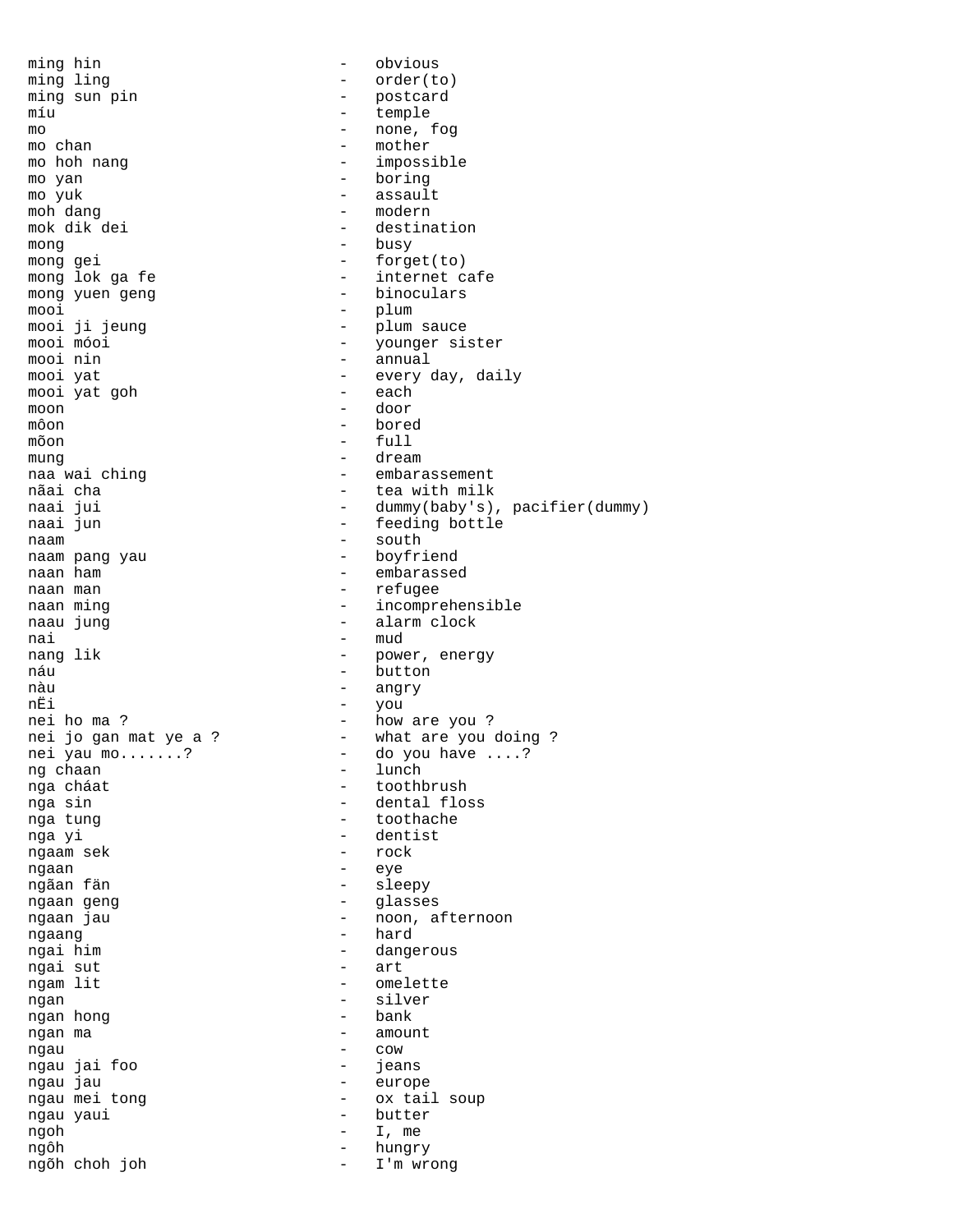ngoh ho yit - I'm hot ngoh hoh yi jo<br>ngoh m hoh yi jo ngoh m hoh yi jo  $-$  I can't do it<br>ngoh m tung yi  $-$  I don't agree ngoh m tung yi - I don't agree ngoh tung yi  $-$  I agree ngoh yau... ngoi - love<br>ngoi gwok - forei ngoi gwok yan - foreigner ngoi ji beng<br>ngoi min ngoi to - coat ngoi yan  $\qquad$  - lover ngok - jaw ngok dui - band ngòn chuen - safe ngòn chuen dáai<br>ngon moh ngon moh - massage nguk kei - home nin - year nin ling<br>
ning mung<br>
- lemon<br>
- lemon ning mung niu pin - nappy noi gau - guilty feeling nôi yì - underwear nuen lo  $-$  heater nui 1992 - daughter 1993 - daughter 1994 - daughter 1994 - daughter 1994 - daughter 1994 - daughter 1994 - daughter 1995 - daughter 1996 - daughter 1996 - daughter 1997 - daughter 1997 - daughter 1997 - daughter 1997 - dau nui jai - girl nui pang yau  $-$  girlfriend<br>nui sing  $-$  female nung cheung nung man  $\overline{\phantom{a}}$  - farmer nung ngai  $-$  agriculture pa  $\frac{3}{2}$  - fear, afraid paai dui paai jiu - licence paak dong - partner paan sàaan daan chè - mountain bike -<br>paau ma - horseracing pan chuen - fountain pang yau  $-$  friend pe paai - deck(of cards) peng - cheap pin tau tung dia kalendar pin tau tung dia kalendar pengeranan kalendar pengeranan kalendar pengeranan kalenda ping gin and the prejudice ping gwan - average - average pö táu - shop po tung  $-$  ordinary pong gwong yim - cystitis poon - tray pui ngaak - quota sa mok - desert sa taan - beach sààan gùk - valley sàam geuk gá sàan - mountain saan deng die bestaan deng van deng van deng van de van de van de van de van de van de van de van de van de va<br>Gebeure saan gong  $-$  hill sàan mak<br>saan yueng saan yueng saan yueng saan yueng saan yueng saan ang saat saan yueng meneriman saan yueng mengakukan pada tahun 1992. saang - raw saang gwoh

ngõh dì ming  $\begin{array}{cccc} - & I \sec(\text{understand}) \\ \text{noph} & \text{ho} & \text{vit} \end{array}$ - I didn't do it - foreign country - outside - here - female<br>- farm - queue - editor - triple - landslide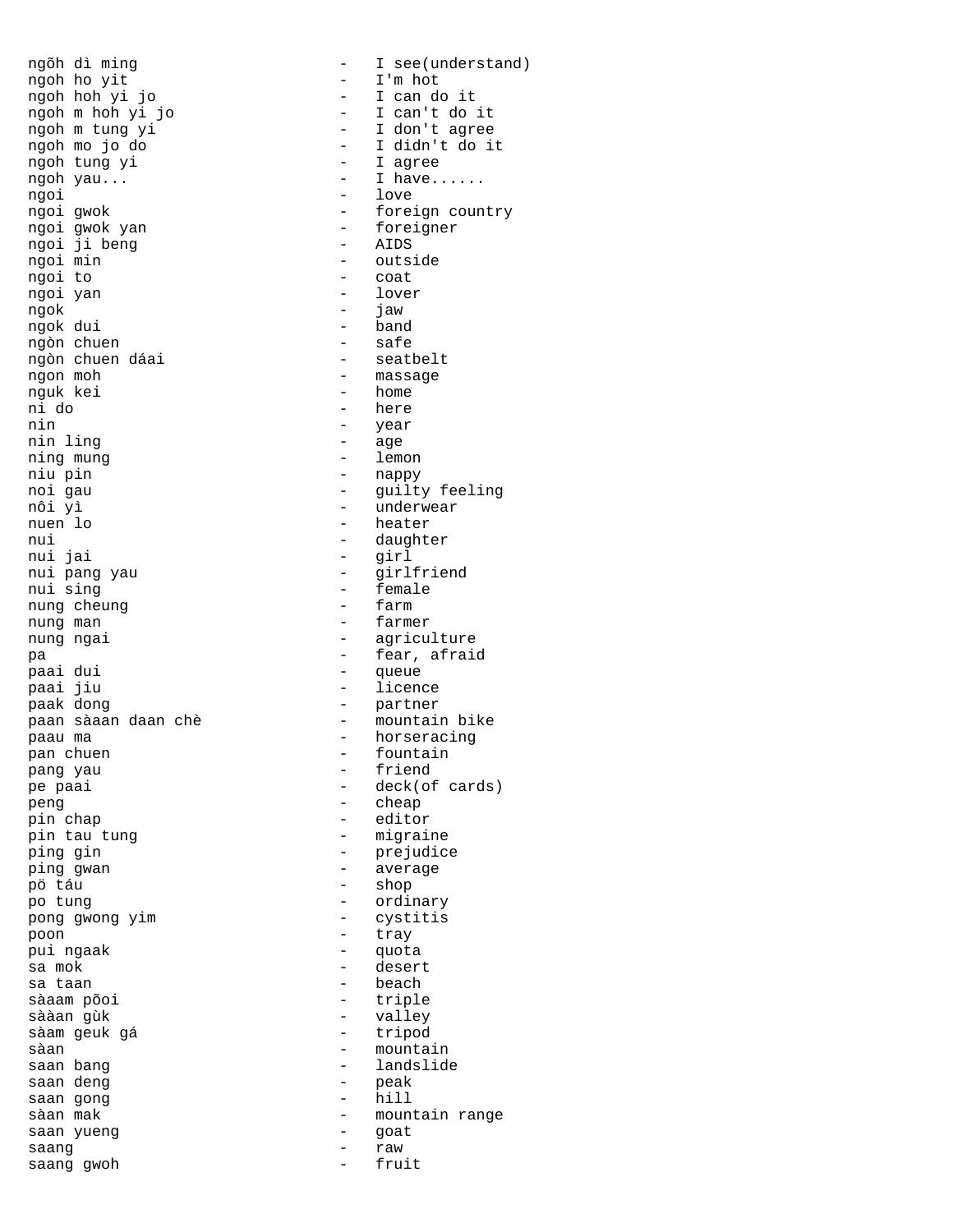saang yat  $-$  birthday saat che interesse in the saat chung jai saat hoi <sup>-</sup> kill(to)<br>säi - small - small säi - small<br>sai beng - small - cake sai beng - cake sai lo goh - children sai yi po - laundry sàk chè  $\frac{1}{2}$  - traffic jam sam lam  $-$  forest san - god san lik sing<br>san nin san sin - fresh san tai - body sap yuet - october sàt yîp  $-$  unemployed sau - hand - hand - hand - hand - hand - hand - hand - hand - hand - hand - hand - hand - hand - hand - hand sau do  $\qquad \qquad -$  capital sau doi - handbag sau dûn tung sau gan  $-$  handkerchief sau gui  $-$  receipt sau gung - hand made sau ji - finger<br>sau jing - finger - finger sau jing - repair(to) sau ngai  $-$  crafts sau seung  $\overline{\phantom{a}}$  - injure sau to  $\qquad \qquad -$  gloves sau woon joh yan si sau yam gei - radio se kwan - community<br>sei - dead - dead sei - dead<br>sëi fòng - man - suqar sëi fòng - suqare sêk tau  $\frac{1}{2}$  - stone séung - stone sêung bîn<br>sèung bìu sèung bìu - trademark seung dang seung faan die 19de eeu n.C. Soos aan die gewone van die 19de eeu n.C. Soos ander gewone van die 19de eeu n.C. seung fung  $\qquad \qquad \qquad$  - a cold seung hoi seung hoi seung min - above seung pin  $-$  photo seung pooi - double sèung sàm - sad seung yan<br>seung van chong<br>- double bed seung yan chong<br>sì si cheung<br>si faan si gäan bíu  $-$  time table si gei - driver si heung beng  $-$  homestick<br>si jeung  $-$  mayor si jong gung si

saang yat faai lo  $-$  happy birthday ! saat chung jai  $-$  insect repellent saat hoi säi ló - younger brother(colloquial) säi móoi - younger sister(colloquial) - heart, deep san bo daan  $\begin{array}{ccc} - & - & - \\ - & - & - \end{array}$  dentification card - identification card<br>- hi-fi san nin - new year's day - indoor - arm - goalkeeper sâu pïu chüe - ticket office - think(to)<br>- up - disabled<br>- equal seung mo haal wai - business class<br>seung pin - photo - silk<br>- market - demonstration - mayor<br>- dress shop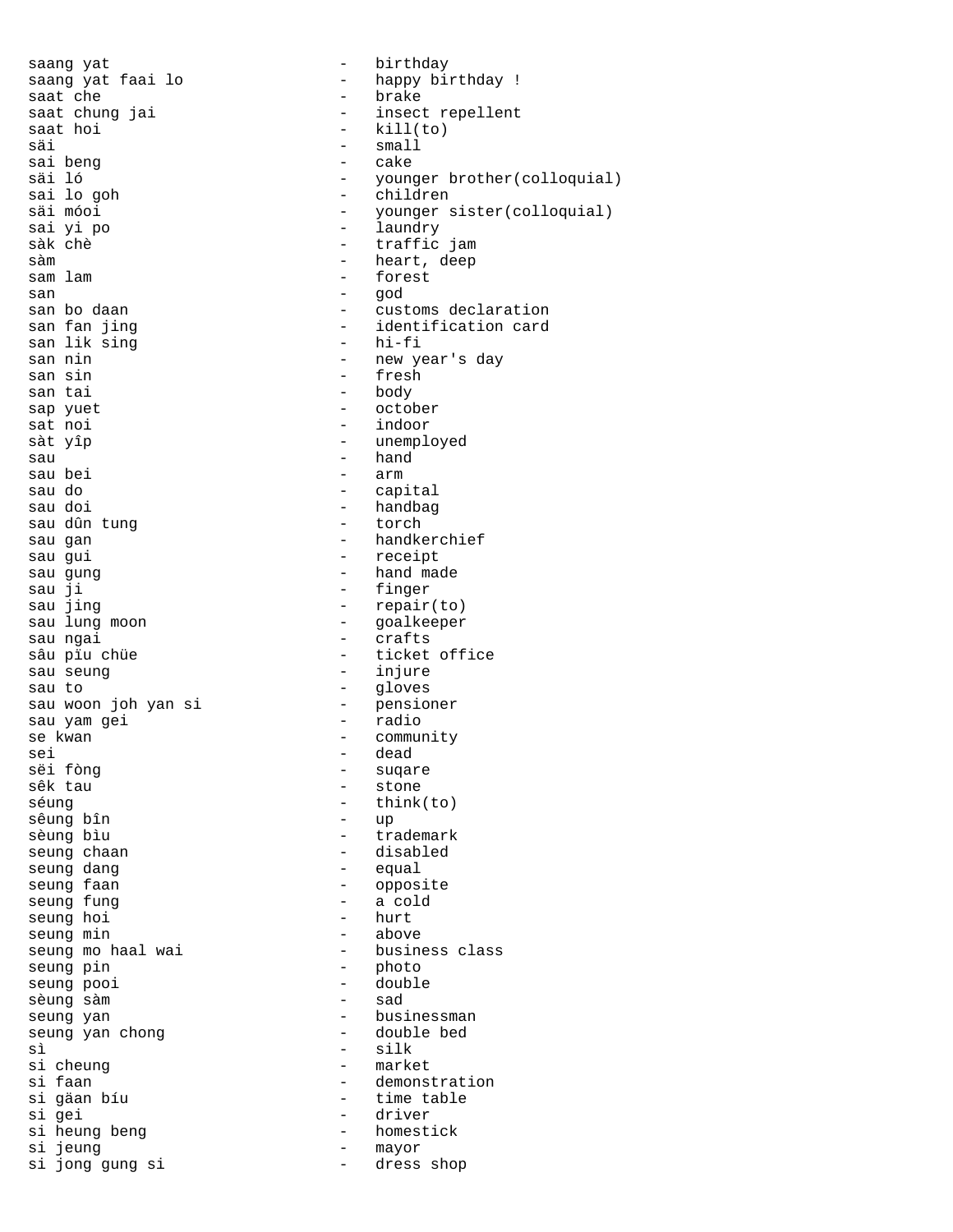si jung - clock si yan - personal sik = eat(to) = eat(to) = eat(to) = eat(to) = eat(to) = eat(to) = eat(to) = eat(to) = eat(to) = eat(to) = eat( sik hap<br>sik mat jung duk sik mat jung duk - food poisoning<br>sîk yìn - smoke(to) sim entry the cicada entry of the cicada sim din  $-$  lightning sin - rash sìng  $-$  star sing bît  $-$  sex $(m/f)$ sing daan faai lok - merry christmas<br>sing daan jit - christmas sing daan jit sing daap - aboard sing go chiu sing gong gei - elevator  $\sin \theta$  kei yî  $\sin \theta$  - tuesday  $\sin \theta$  ming  $\sin \theta$  - name  $sing$  sat  $-$  honest sing si extending the state of the city sing sok and the state of the state of the state of the state of the state of the state of the state of the state of the state of the state of the state of the state of the state of the state of the state of the state of t sing yàm  $-$  voice síu - less, little, few siu duk - antiseptic siu fa bat leung síu ging  $\begin{array}{ccc} - & - & - & - & \text{footpath} \\ \text{siu} & \text{quk} & - & \text{hut} \end{array}$ siu nguk - hut siu sik dim<br>siu wa so - count(to) so sîk jé  $-$  vegetarian sóh - lock sòh - hairbrush, comb soh si - key soh tau  $-$  padlock sue - book süe - tree sue dim - bookshop sue fuk - comfortable sue jai - potato suen 1989 - Boat Suen fung de Sonstantinople en 1989 - Boat Suen fung de Sons et al. 1989 - Boat Suen fung de S<br>Suen fung de Sons et al. 1989 - Suen fung de Sons et al. 1989 - Suen fung de Sons et al. 1989 - Suen fung de S suen gui  $-$  elections suen jaak  $\overline{\phantom{a}}$  - choose(to) suen lut - melody sùen nãai - yoghurt süet - ice suet ga - cigar süet gà - cigar süi - tax<br>sui fong - tax - bedı sui fong  $\begin{array}{ccc} - & - & - \\ - & - & - \\ - & - & - \\ \end{array}$  bedroom suí ging  $-$  path<br>sui seung  $-$  radia sui seung  $-$  radiator(car)<br>sui yiu  $-$  need(to) sui yiu - need(to)<br>suk mai - corn suk mai - corn sun - letter sun fung  $-$  envelope sun jing  $-$  pure sun lâai sun lâai - trust

si jung sam  $-$  city center, city centre[us]<br>si seung  $-$  mind - mind - food street<br>- fit - smoke(to) - sexy<br>- orgasm sing ming - name - van - joke - quantity - leaf - cyclone - uncle - message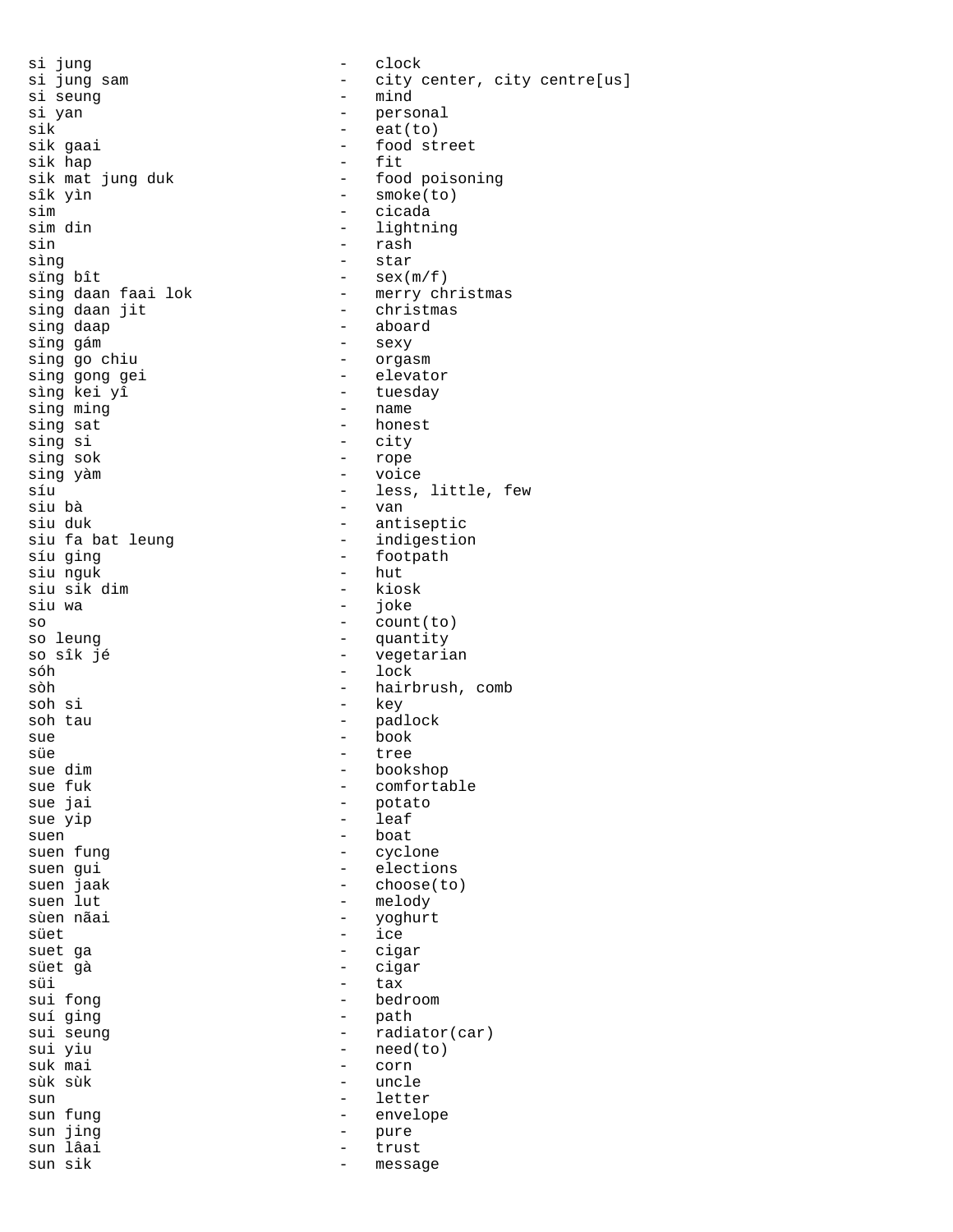sun yung kaat  $-$  credit card sùt sàam<br>täai yueng ngãan géng sunglasses täai yueng ngãan géng sunglasses<br>täai yueng yau sunblock cream täai yueng yau taam sam - greedy tái - see(to) tai chui hang lei chue - baggage claim<br>tai do - razor tai do - razor tau - head tau dang  $-$  first class tau faat is a behavior of the hair tau tung entre announcement and the headache tau wan - dizzy tek - kick<br>teng - hear tèng lei géi hó böh !<br>tim dim tim dim  $\frac{1}{2}$  tim dim  $\frac{1}{2}$  dessert  $\frac{1}{2}$  dessert  $\frac{1}{2}$  dessert ting  $\overline{ }$  - stop<br>ting che cheung  $\overline{ }$  - car p ting che cheung  $\qquad -$  car park<br>tìng hùng  $\qquad -$  sky tìng hùng - sky tìng yât - tomorrow tìng yât gïn - see you tomorrow tìp sí - tip(gratuity) tiu - jump<br>tiu iai qaai tiu hei - modem - modem tiu jai gaai tiu hei tiu mo  $\overline{ }$  - dancing<br>tiu sui - diving to - peach to dei  $-$  land to hei - pottery to jong - dress to sue gwoon  $-$  library tói - table tong - sugar tuen dûi gùng jök túi comhair an cheannan an túir an teangach an teangach an teangach an teangach an teangach an teangach an teangach an teangach an teangach an teangach an teangach an teangach an teangach an teangach an teangach an teangac tùi - push(to) tui chin - refund tui fong - check-out(hotel) tung - pain tung foh paang jeung - infl<br>tung maai - and tung maai<br>tung sing luen tung yi  $\overline{ }$  agree wa ga  $\overline{a}$  - painter wa long  $\qquad \qquad$  - gallery waai yan - pregnant waak je - maybe, or waan ging  $\overline{a}$  - environment waan gok  $\overline{\phantom{a}}$  - hallucination waang gwoh  $-$  across wai gàn - scraves wai jui<br>wai sat wai sat  $\begin{array}{ccc} - & \text{lose}(\text{to}) \\ \text{wan dai} & - & \text{faint} \end{array}$ wan dai  $\frac{1}{2}$  - faint wàn dô wàn dô - temperature wing chi  $\qquad -$  pool(swimming) wing yuen - forever woh ping<br>wong sik and the section of the peace wong sik wong sìk and the set of the set of the set of the set of the set of the set of the set of the set of the set o woo - lake, pot

- reading - hear(to)<br>- sounds great ! - catholic - diving - diarrhoea - diabetic<br>- team work - to recommend - homosexual - vanilla butterfly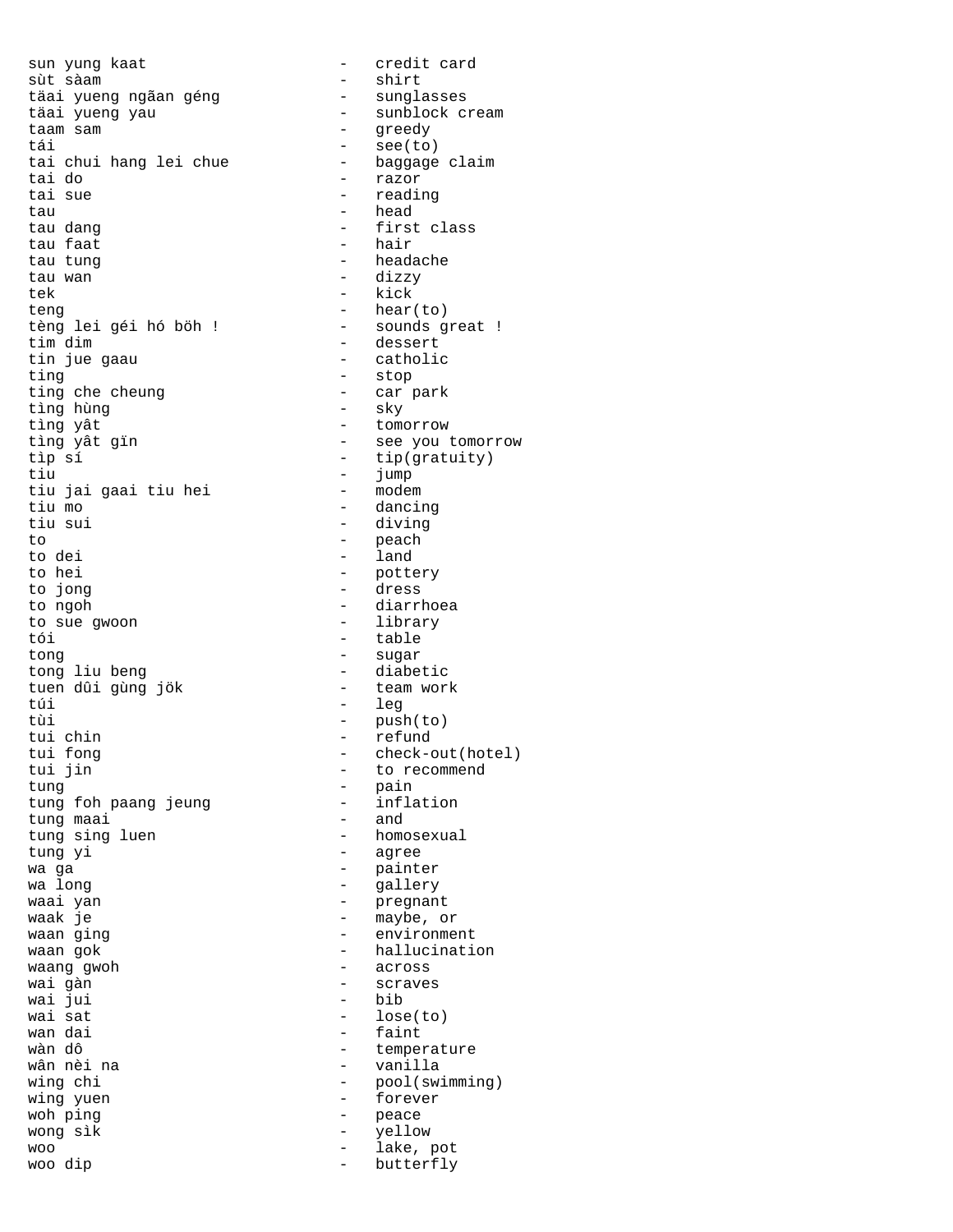woo jiu  $-$  passport woo jo - dirty woo luen mong extending the state of the internet wôo táu  $\sim$  taro woo yim  $-$  pollution woo ying  $-$  a fly wooi daap  $\overline{a}$  - answer wooi fuk  $-$  reply(to)<br>wooi lut  $-$  exchange : wooi yuen - member woon - change woon bo paau - jogging wôon gûi - toys yam - drink yam ging - penis yam jui - drunk yam ngok - music yam ngok wooi - concert yam tin - cloudy yan - people yan chi - kind yan chong  $\qquad - \text{ hide}(\text{to})$ yan haak  $\overline{\phantom{a}}$  - guest yan jue ! - careful ! yan kuen  $\frac{1}{2}$  - human rights yan noi - patient(adj) yan wai - because yap ging si mo  $-$  immigration yap hau  $\qquad$  - entrance yap sik sui - income tax yat - day yat boon - half yat chi - once yät chùt  $-$  sunrise yat gei - diary yat gin  $-$  a piece yat lik - calendar yât táu - sun yau - oil yáu - pomelo yãu - have(to) yau bin - right yau chaai - postman<br>yau chat - postman<br>- postman - postman yau chat  $-$  paint(to) yau chui - funny yau doi guen - coupon yau guk  $\frac{1}{2}$  - post office yau häak - tourist<br>vau hei - tourist - tourist yau hei  $-$  game yau ja - diesel yau jing  $-$  mail yau mak - humour yau pïu - stamp yau sai  $-$  advantage yau seung  $-$  mailbox yau yuet dik  $-$  excellent yãu yûng - useful yeuk - medecine yeuk fong  $\qquad \qquad$  - pharmacy

woo hau  $-$  account(bank) woo jiu ho ma - passport number - exchange rate yan chaat ban  $-$  printed matter yan ying ngaan geng  $\sim$  - contact lenses yap cheung fai - admission fee - a packet(of cigarettes) yat jan - just a minute yat jik hui - go straight ahead - sunset<br>- sun